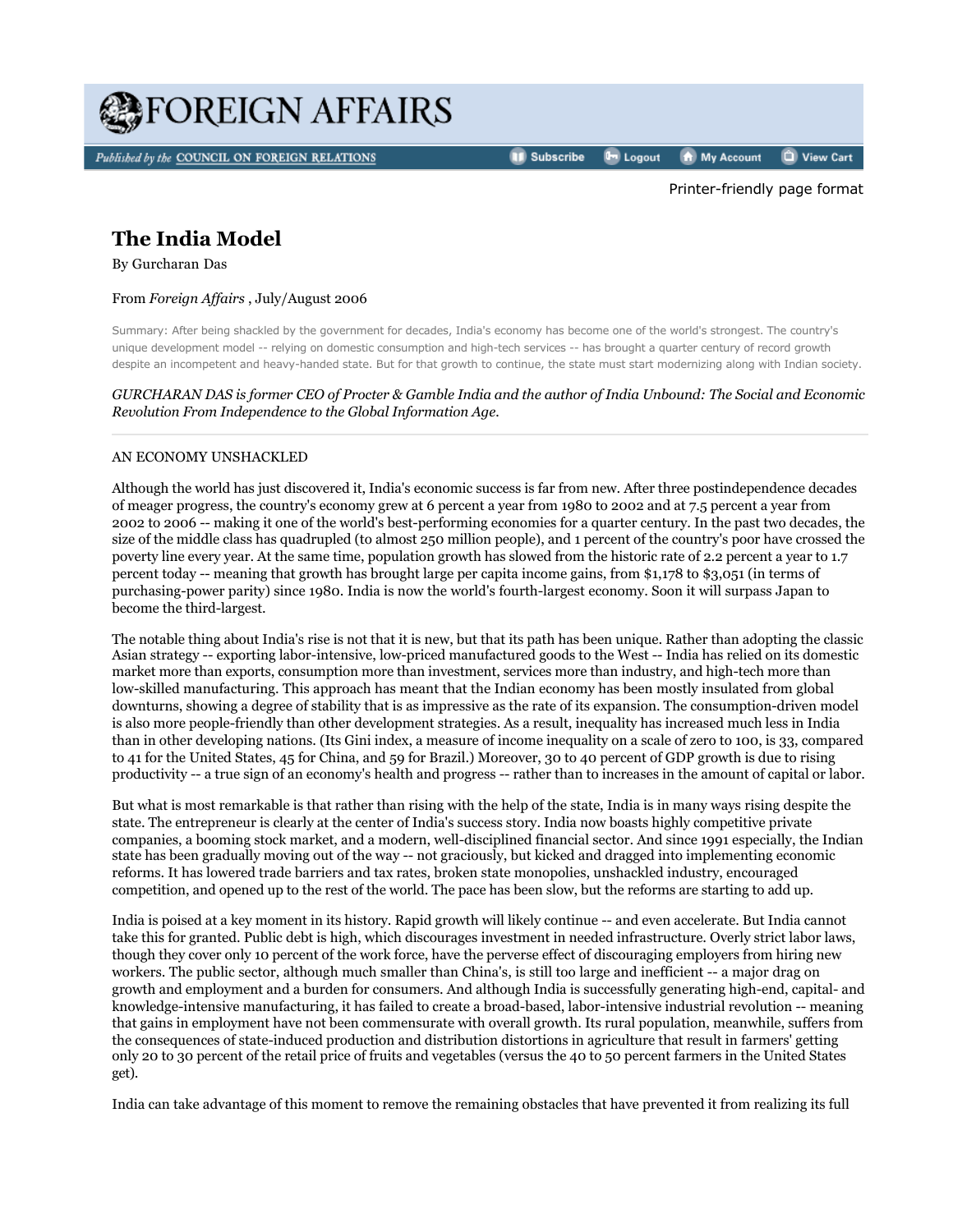potential. Or it can continue smugly along, confident that it will get there eventually -- but 20 years late. The most difficult reforms are not yet done, and already there are signs of complacency.

#### A 100-YEAR TALE

For half a century before independence, the Indian economy was stagnant. Between 1900 and 1950, economic growth averaged o.8 percent a year -- exactly the same rate as population growth, resulting in no increase in per capita income. In the first decades after independence, economic growth picked up, averaging 3.5 percent from 1950 to 1980. But population growth accelerated as well. The net effect on per capita income was an average annual increase of just 1.3 percent.

Indians mournfully called this "the Hindu rate of growth." Of course, it had nothing to do with Hinduism and everything to do with the Fabian socialist policies of Prime Minister Jawaharlal Nehru and his imperious daughter, Prime Minister Indira Gandhi, who oversaw India's darkest economic decades. Father and daughter shackled the energies of the Indian people under a mixed economy that combined the worst features of capitalism and socialism. Their model was inward-looking and import-substituting rather than outward-looking and export-promoting, and it denied India a share in the prosperity that a massive expansion in global trade brought in the post-World War II era. (Average per capita growth for the developing world as a whole was almost 3 percent from 1950 to 1980, more than double India's rate.) Nehru set up an inefficient and monopolistic public sector, overregulated private enterprise with the most stringent price and production controls in the world, and discouraged foreign investment -- thereby causing India to lose out on the benefits of both foreign technology and foreign competition. His approach also pampered organized labor to the point of significantly lowering productivity and ignored the education of India's children.

But even this system could have delivered more had it been better implemented. It did not have to degenerate into a "license-permit-quota raj," as Chakravarthi Rajagopalachari first put it in the late 1950s. Although Indians blame ideology (and sometimes democracy) for their failings, the truth is that a mundane inability to implement policy - reflecting a bias for thought and against action -- may have been even more damaging.

In the 1980s, the government's attitude toward the private sector began to change, thanks in part to the underappreciated efforts of Prime Minister Rajiv Gandhi. Modest liberal reforms -- especially lowering marginal tax rates and tariffs and giving some leeway to manufacturers -- spurred an increase in growth to 5.6 percent. But the policies of the 1980s were also profligate and brought India to the point of fiscal crisis by the start of the 1990s. Fortunately, that crisis triggered the critical reforms of 1991, which finally allowed India's integration into the global economy -- and laid the groundwork for the high growth of today. The chief architect of those reforms was the finance minister, Manmohan Singh, who is now prime minister. He lowered tariffs and other trade barriers, scrapped industrial licensing, reduced tax rates, devalued the rupee, opened India to foreign investment, and rolled back currency controls. Many of these measures were gradual, but they signaled a decisive break with India's dirigiste past. The economy returned the favor immediately: growth rose, inflation plummeted, and exports and currency reserves shot up.

To appreciate the magnitude of the change after 1980, recall that the West's Industrial Revolution took place in the context of 3 percent GDP growth and 1.1 percent per capita income growth. If India's economy were still growing at the pre-1980 level, then its per capita income would reach present U.S. levels only by 2250; but if it continues to grow at the post-1980 average, it will reach that level by 2066 -- a gain of 184 years.

# PECULIAR REVOLUTION

India has improved its competitiveness considerably since 1991: there has been a telecommunications revolution, interest rates have come down, capital is plentiful (although risk-averse managers of state-owned banks still refuse to lend to small entrepreneurs), highways and ports have improved, and real estate markets are becoming transparent. More than 100 Indian companies now have a market capitalization of over a billion dollars, and some of these -- including Bharat Forge, Jet Airways, Infosys Technologies, Reliance Infocomm, Tata Motors, and Wipro Technologies -- are likely to become competitive global brands soon. Foreigners have invested in over 1,000 Indian companies via the stock market. Of the Fortune 500 companies, 125 now have research and development bases in India -- a testament to its human capital. And high-tech manufacturing has taken off. All these changes have disciplined the banking sector. Bad loans now account for less than 2 percent of all loans (compared to 20 percent in China), even though none of India's shoddy state-owned banks has so far been privatized.

For now, growth is being driven by services and domestic consumption. Consumption accounts for 64 percent of India's GDP, compared to 58 percent for Europe, 55 percent for Japan, and 42 percent for China. That consumption might be a virtue embarrasses many Indians, with their ascetic streak, but, as the economist Stephen Roach of Morgan Stanley puts it, "India's consumption-led approach to growth may be better balanced than the resource-mobilization model of China."

The contrast between India's entrepreneur-driven growth and China's state-centered model is stark. China's success is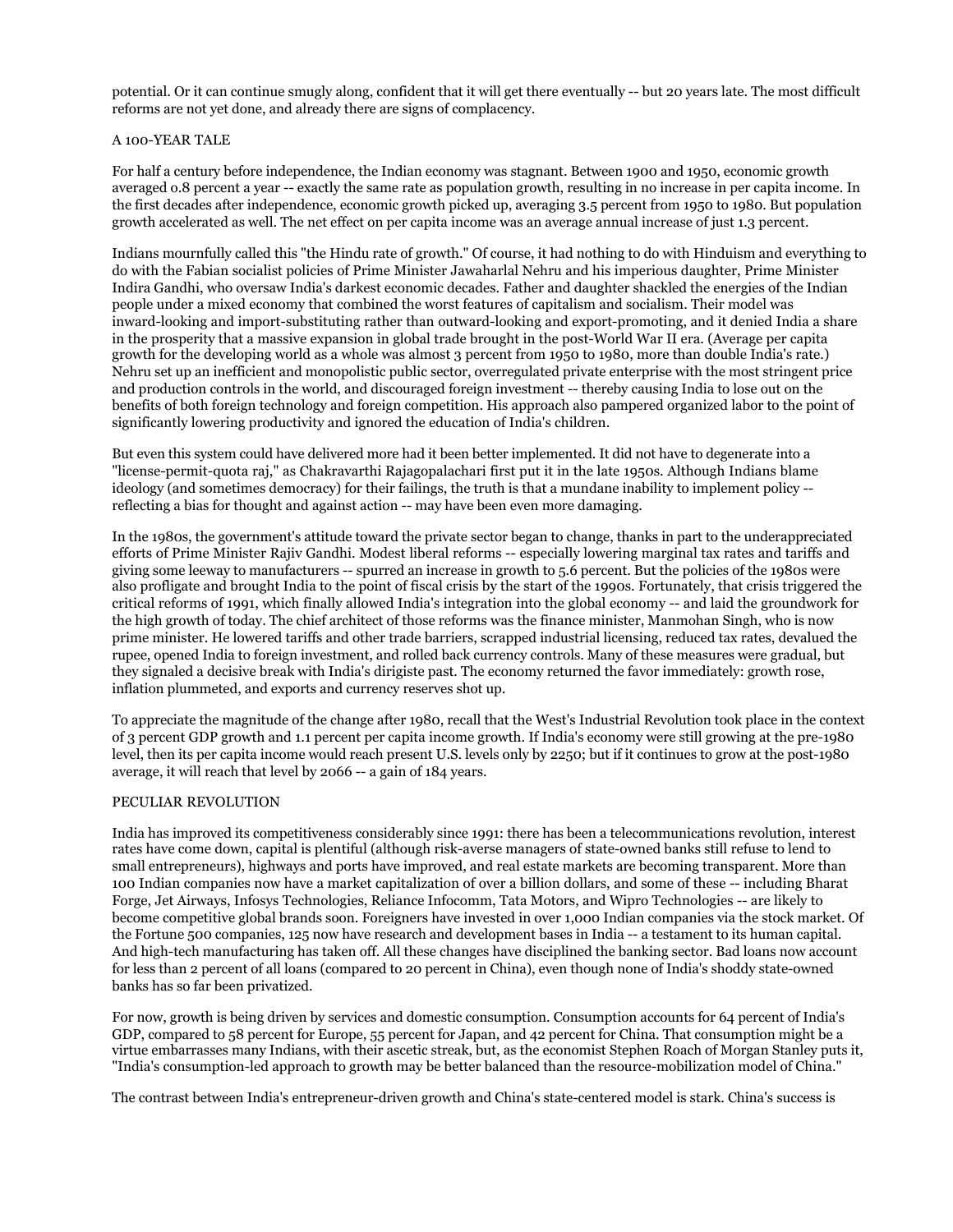largely based on exports by state enterprises or foreign companies. Beijing remains highly suspicious of entrepreneurs. Only 10 percent of credit goes to the private sector in China, even though the private sector employs 40 percent of the Chinese work force. In India, entrepreneurs get more than 80 percent of all loans. Whereas Jet Airways, in operation since 1993, has become the undisputed leader of India's skies, China's first private airline, Okay Airways, started flying only in February 2005.

What has been peculiar about India's development so far is that high growth has not been accompanied by a labor-intensive industrial revolution that could transform the lives of the tens of millions of Indians still trapped in rural poverty. Many Indians watch mesmerized as China seems to create an endless flow of low-end manufacturing jobs by exporting goods such as toys and clothes and as their better-educated compatriots export knowledge services to the rest of the world. They wonder fearfully if India is going to skip an industrial revolution altogether, jumping straight from an agricultural economy to a service economy. Economies in the rest of the world evolved from agriculture to industry to services. India appears to have a weak middle step. Services now account for more than 50 percent of India's GDP, whereas agriculture's share is 22 percent, and industry's share is only 27 percent (versus 46 percent in China). And within industry, India's strength is high-tech, high-skilled manufacturing.

Even the most fervent advocates of service-based growth do not question the desirability of creating more manufacturing jobs. The failure of India to achieve a broad industrial transformation stems in part from bad policies. After India's independence, Nehru attempted a state-directed industrial revolution. Since he did not trust the private sector, he tried to replace the entrepreneur with the government -- and predictably failed. He shackled private enterprise with byzantine controls and denied autonomy to the public sector. Perhaps the most egregious policy was reserving around 800 industries, designated "small-scale industries" (SSI), for tiny companies that were unable to compete against the large firms of competitor nations. Large firms were barred from making products such as pencils, boot polish, candles, shoes, garments, and toys -- all the products that helped East Asia create millions of jobs. Even since 1991, Indian governments have been afraid to touch this "SSI holy cow" for fear of a backlash from the SSI lobby. Fortunately, that lobby has turned out to be mostly a phantom -- little more than the bureaucrats who kept scaring politicians by warning of a backlash. Over the past five years, the government has been pruning the list of protected industries incrementally with no adverse reaction.

In the short term, the best way for India to improve the lot of the rural poor might be to promote a second green revolution. Unlike in manufacturing, India has a competitive advantage in agriculture, with plenty of arable land, sunshine, and water. To achieve such a change, however, India would need to shift its focus from peasant farming to agribusiness and encourage private capital to move from urban to rural areas. It would need to lift onerous distribution controls, allow large retailers to contract directly with farmers, invest in irrigation, and permit the consolidation of fragmented holdings.

Indian entrepreneurs also still face a range of obstacles, many of them the result of lingering bad policies. Electric power is less reliable and more expensive in India than in competitor nations. Checkpoints keep trucks waiting for hours. Taxes and import duties have come down, but the cascading effect of indirect taxes will continue to burden Indian manufacturers until a uniform goods-and-services tax is implemented. Stringent labor laws continue to deter entrepreneurs from hiring workers. The "license raj" may be gone, but an "inspector raj" is alive and well; the "midnight knock" from an excise, customs, labor, or factory inspector still haunts the smaller entrepreneur. Some of these problems will hopefully diminish with the planned designation of new "economic zones," which promise a reduced regulatory burden.

Economic history teaches that the Industrial Revolution as it was experienced by the West was usually led by one industry. It was textile exports in the United Kingdom, railways in the United States. India, too, may have found the engine that could fuel its takeoff and transform its economy: providing white-collar services that are outsourced by companies in the rest of the world. Software and business-process outsourcing exports have grown from practically nothing to \$20 billion and are expected to reach \$35 billion by 2008. The constraining factor is likely to be not demand but the ability of India's educational system to produce enough quality English-speaking graduates.

Meanwhile, high-tech manufacturing, a sector where India is already demonstrating considerable strength, will also begin to expand. Perhaps in a decade, the distinction between China as "the world's workshop" and India as "the world's back office" will slowly fade as India's manufacturing and China's services catch up.

# RISING DESPITE THE STATE

It is an amazing spectacle to see prosperity beginning to spread in today's India even in the presence of appalling governance. In the midst of a booming private economy, Indians despair over the lack of the simplest public goods. It used to be the opposite: during India's socialist days, Indians worried about economic growth but were proud of their world-class judiciary, bureaucracy, and police force. But now, the old centralized bureaucratic Indian state is in steady decline. Where it is desperately needed -- in providing basic education, health care, and drinking water -- it has performed appallingly. Where it is not needed, it has only started to give up its habit of stifling private enterprise.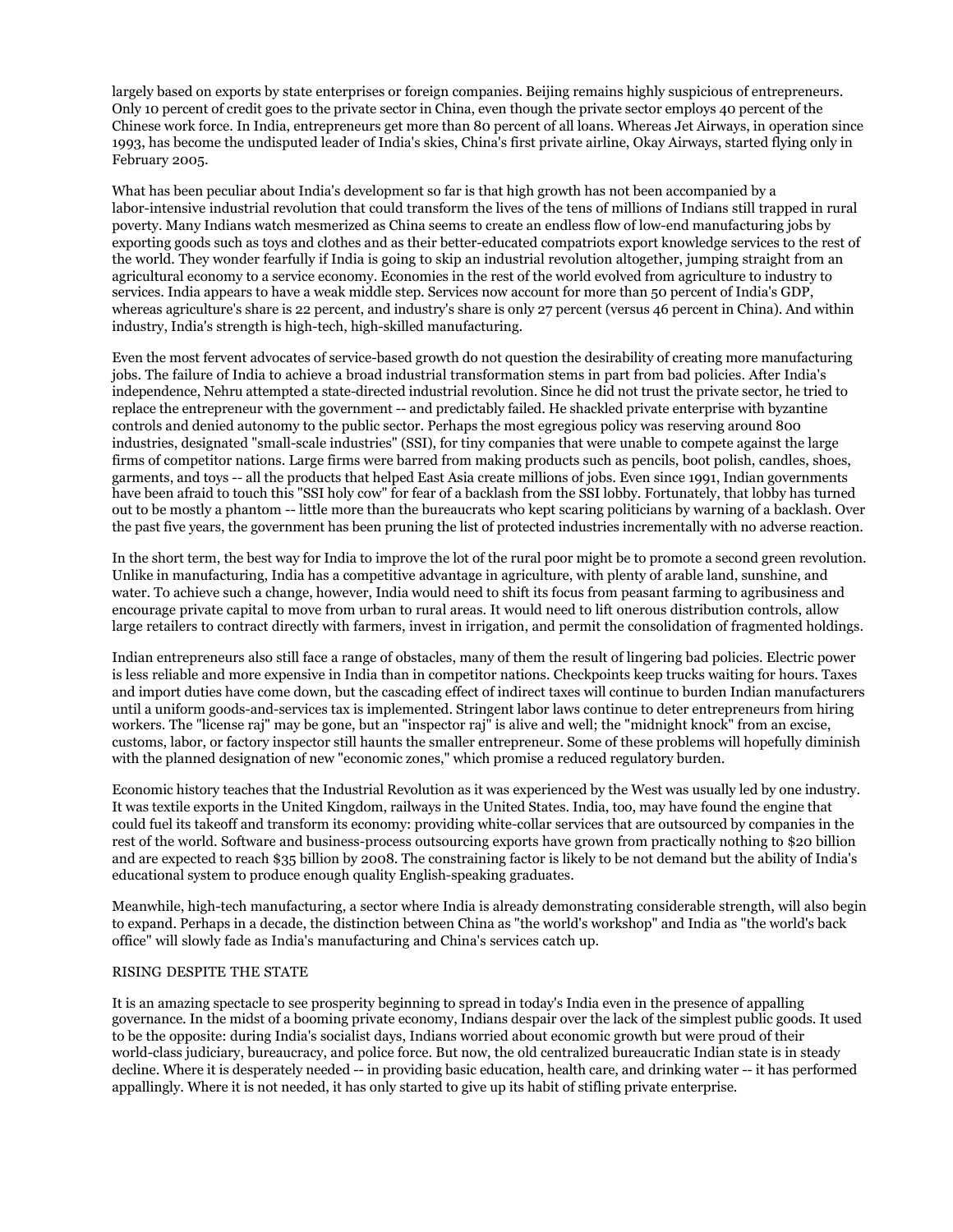Labor laws, for example, still make it almost impossible to lay off a worker -- as the infamous case of Uttam Nakate illustrates. In early 1984, Nakate was found at 11:40 AM sleeping soundly on the floor of the factory in Pune where he worked. His employer let him off with a warning. But he was caught napping again and again. On the fourth occasion, the factory began disciplinary proceedings against him, and after five months of hearings, he was found guilty and sacked. But Nakate went to a labor court and pleaded that he was a victim of an unfair trade practice. The court agreed and forced the factory to take him back and pay him 50 percent of his lost wages. Only 17 years later, after appeals to the Bombay High Court and the national Supreme Court, did the factory finally win the right to fire an employee who had repeatedly been caught sleeping on the job.

Aside from highlighting the problem of India's lethargic legal system, Nakate's case dramatizes how the country's labor laws actually reduce employment, by making employers afraid to hire workers in the first place. The rules protect existing unionized workers -- sometimes referred to as the "labor aristocracy" -- at the expense of everyone else. At this point, the labor aristocracy comprises only 10 percent of the Indian work force.

No single institution has come to disappoint Indians more than their bureaucracy. In the 1950s, Indians bought into the cruel myth, promulgated by Nehru, that India's bureaucracy was its "steel frame," supposedly a means of guaranteeing stability and continuity after the British raj. Indians also accepted that a powerful civil service was needed to keep a diverse country together and administer the vast regulatory framework of Nehru's "mixed economy." But in the holy name of socialism, the Indian bureaucracy created thousands of controls and stifled enterprise for 40 years. India may have had some excellent civil servants, but none really understood business -- even though they had the power to ruin it.

Today, Indians believe that their bureaucracy has become a prime obstacle to development, blocking instead of shepherding economic reforms. They think of bureaucrats as self-serving, obstructive, and corrupt, protected by labor laws and lifetime contracts that render them completely unaccountable. To be sure, there are examples of good performance - the building of the Delhi Metro or the expansion of the national highway system -- but these only underscore how often most of the bureaucracy fails. To make matters worse, the term of any one civil servant in a particular job is getting shorter, thanks to an increase in capricious transfers. Prime Minister Singh has instituted a new appraisal system for the top bureaucracy, but it has not done much.

The Indian bureaucracy is a haven of mental power. It still attracts many of the brightest students in the country, who are admitted on the basis of a difficult exam. But despite their very high IQs, most bureaucrats fail as managers. One of the reasons is the bureaucracy's perverse incentive system; another is poor training in implementation. Indians tend to blame ideology or democracy for their failures, but the real problem is that they value ideas over accomplishment. Great strides are being made on the Delhi Metro not because the project was brilliantly conceived but because its leader sets clear, measurable goals, monitors day-to-day progress, and persistently removes obstacles. Most Indian politicians and civil servants, in contrast, fail to plan their projects well, monitor them, or follow through on them: their performance failures mostly have to do with poor execution.

The government's most damaging failure is in public education. Consider one particularly telling statistic: according to a recent study by Harvard University's Michael Kremer, one out of four teachers in India's government elementary schools is absent and one out of two present is not teaching at any given time. Even as the famed Indian Institutes of Technology have acquired a global reputation, less than half of the children in fourth-level classes in Mumbai can do first-level math. It has gotten so bad that even poor Indians have begun to pull their kids out of government schools and enroll them in private schools, which charge \$1 to \$3 a month in fees and which are spreading rapidly in slums and villages across India. (Private schools in India range from expensive boarding schools for the elite to low-end teaching shops in markets.) Although teachers' salaries are on average considerably lower in private schools, their students perform much better. A recent national study led by Pratham, an Indian nongovernmental organization, found that even in small villages, 16 percent of children are now in private primary schools. These kids scored 10 percent higher on verbal and math exams than their peers in public schools.

India's educational establishment, horrified by the exodus out of the public educational system, lambastes private schools and wants to close them down. NIIT Technologies, a private company with 4,000 "learning centers," has trained four million students and helped fuel India's information technology revolution in the 1990s, but it has not been accredited by the government. Ironically, legislators finally acknowledged the state's failure to deliver education a few months ago when they pushed through Parliament a law making it mandatory for private schools to reserve spots for students from low castes. As with so many aspects of India's success story, Indians are finding solutions to their problems without waiting for the government.

The same dismal story is being repeated in health and water services, which are also de facto privatized. The share of private spending on health care in India is double that in the United States. Private wells account for nearly all new irrigation capacity in the country. In a city like New Delhi, private citizens cope with an irregular water supply by privately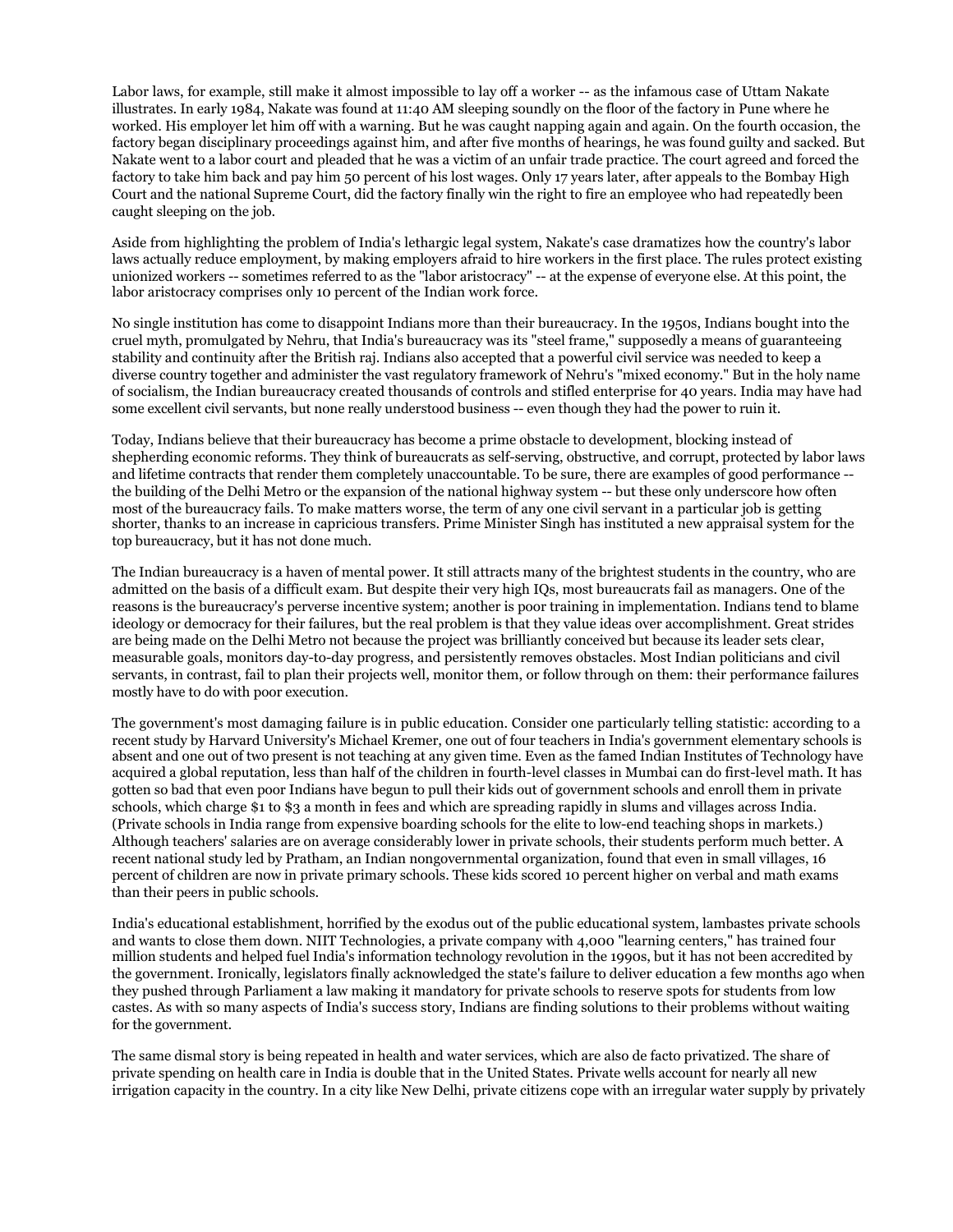contributing more than half the total cost of the city's water supply. At government health centers, meanwhile, 40 percent of doctors and a third of nurses are absent at any given time. According to a study by Jishnu Das and Jeffrey Hammer, of the World Bank, there is a 50 percent chance that a doctor at such a center will recommend a positively harmful therapy.

How does one explain the discrepancy between the government's supposed commitment to universal elementary education, health care, and sanitation and the fact that more and more people are embracing private solutions? One answer is that the Indian bureaucratic and political establishments are caught in a time warp, clinging to the belief that the state and the civil service must be relied on to meet people's needs. What they did not anticipate is that politicians in India's democracy would "capture" the bureaucracy and use the system to create jobs and revenue for friends and supporters. The Indian state no longer generates public goods. Instead, it creates private benefits for those who control it. Consequently, the Indian state has become so "riddled with perverse incentives ... that accountability is almost impossible," as the political scientist Pratap Bhanu Mehta reported. In a recent study of India's public services, the activist and author Samuel Paul concluded that "the quality of governance is appalling."

There are many sensible steps that can be taken to improve governance. Focusing on outcomes rather than internal procedures would help, as would delegating responsibility to service providers. But what is more important is for the Indian establishment to jettison its faith in, as the political scientist James Scott puts it, "bureaucratic high modernism" and recognize that the government's job is to govern rather than to run everything. Government may have to finance primary services such as health care and education, but the providers of those services must be accountable to the citizen as though to a customer (instead of to bosses in the bureaucratic hierarchy).

None of the solutions being debated in India will bring accountability without this change in mindset. Fortunately, the people of India have already made the mental leap. The middle class withdrew from the state system long ago. Now, even the poor are depending more and more on private services. The government merely needs to catch up.

# REFORM SCHOOL

India's current government is led by a dream team of reformers -- most notably Prime Minister Singh, a chief architect of the liberalization of 1991. Singh's left-wing-associated National Congress Party was swept into power two years ago even though the incumbent BJP (Bharatiya Janata Party) had presided over an era of unprecedented growth. The left boasted that the election was a revolt of the poor against the rich. In reality, however, it was an anti-incumbent backlash - specifically, a vote against the previous government's poor record in providing basic services. What matters to the rickshaw driver is that the police officer does not extort a sixth of his daily earnings. The farmer wants a clear title to his land without having to bribe the village headman, and his wife wants the doctor to be there when she takes her sick child to the health center. These are the areas where government touches most people's lives, and the sobering lesson from India's 2004 elections is that high growth and smart macroeconomic reforms are not enough in a democracy.

Still, the left saw the Congress victory as an opportunity. Unfortunately, it stands rigidly against reform and for the status quo, supporting labor laws that benefit 10 percent of workers at the expense of the other 90 percent and endorsing the same protectionist policies that the extreme right also backs -- policies that harm consumers and favor producers. Thus, Singh and his reformist allies often seem to be sitting, frustrated, on the sidelines. For example, the new government has pushed through Parliament the National Rural Employment Guarantee Act, which many fear will simply become the biggest "loot for work" program in India's history. Although some of the original backers of the bill may have had good intentions, most legislators saw it as an opportunity for corruption. India's experience with job-creation schemes is that their benefits usually do not reach the poor; and they rarely create permanent assets even when they are supposed to: the shoddy new road inevitably gets washed away in the next monsoon. There is also the worry that the additional 1 percent of GDP borrowed from the banks to finance this program will crowd out private investment, push up interest rates, lower the economy's growth rate, and, saddest of all, actually reduce genuine employment.

Singh knows that India's economic success has not been equally shared. Cities have done better than villages. Some states have done better than others. The economy has not created jobs commensurate with its rate of growth. Only a small fraction of Indians are employed in the modern, unionized sector. Thirty-six million are reportedly unemployed. But Singh also knows that one of the primary reasons for these failures is rigid labor laws -- which he wants to reform, if only the left would let him.

Singh's challenge is to get the majority of Indians united behind reform. One of the reasons that the pace of reform has been so slow is that none of India's leaders has ever bothered to explain to voters why reform is good and just how it will help the poor. (Chinese leaders do not face this problem, which is peculiar to democracies.) Not educating their constituents is the great failure of India's reformers. But it is not too late for Singh and the reformers in his administration -- most notably finance Minister Palaniappan Chidambaram and the head of the Planning Commission, Montek Singh Ahluwalia -- to start appearing on television to conduct lessons in basic economics. If the reformers could convert the media and some members of Parliament, the bureaucracy, and the judiciary to their cause, Indians would be